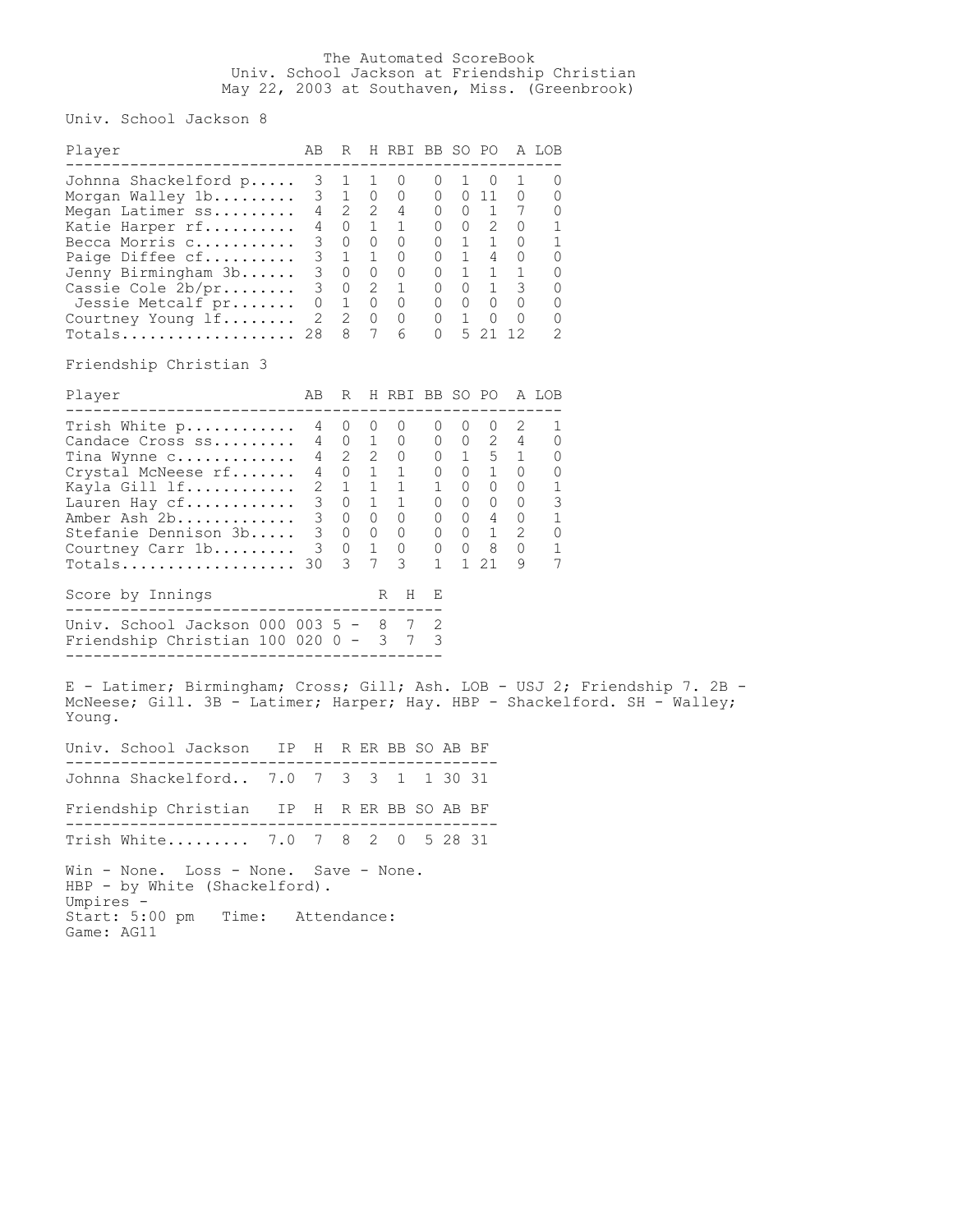The Automated ScoreBook Univ. School Jackson at Friendship Christian - Play-by-Play May 22, 2003 at Southaven, Miss. (Greenbrook)

Score by Innings R H E ----------------------------------------- Univ. School Jackson 000 003 5 - 8 7 2 Friendship Christian 100 020 0 - 3 7 3 -----------------------------------------

Univ. School Jackson starters:  $11/p$  Shackelford; 13/1b Walley; 5/ss Latimer; 9/rf Harper; 15/c Morris; 24/cf Diffee; 14/3b Birmingham; 8/2b Cole; 1/lf Young; Friendship Christian starters: 23/p White; 20/ss Cross; 18/c Wynne; 33/rf McNeese; 8/lf Gill; 24/cf Hay; 5/2b Ash; 22/3b Dennison; 17/1b Carr;

**Univ. School Jackson 1st -** Shackelford singled to left field. Walley out at first c to 2b, SAC; Shackelford advanced to second. Latimer grounded out to ss; Shackelford advanced to third. Harper grounded out to 3b. *0 runs, 1 hit, 0 errors, 1 LOB.*

**Friendship Christian 1st -** White grounded out to 2b. Cross grounded out to ss. Wynne singled through the left side. McNeese doubled, RBI; Wynne scored. Gill grounded out to ss. *1 run, 2 hits, 0 errors, 1 LOB.*

**Univ. School Jackson 2nd -** Morris popped up to 2b. Diffee struck out swinging. Birmingham grounded out to 1b unassisted. *0 runs, 0 hits, 0 errors, 0 LOB.*

**Friendship Christian 2nd -** Hay popped up to ss. Ash grounded out to ss. Dennison reached on an error by 3b. Carr grounded out to 2b. *0 runs, 0 hits, 1 error, 1 LOB.*

**Univ. School Jackson 3rd -** Cole grounded out to ss. Young struck out looking. Shackelford struck out looking. *0 runs, 0 hits, 0 errors, 0 LOB.*

**Friendship Christian 3rd -** White flied out to cf. Cross flied out to cf. Wynne singled. McNeese reached on a fielder's choice; Wynne advanced to second on an error by ss. Gill walked; McNeese advanced to second; Wynne advanced to third. Hay reached on a fielder's choice; Gill advanced to second; McNeese out at third 3b unassisted. *0 runs, 1 hit, 1 error, 3 LOB.*

**Univ. School Jackson 4th -** Walley grounded out to ss. Latimer popped up to ss. Harper popped up to 3b. *0 runs, 0 hits, 0 errors, 0 LOB.*

**Friendship Christian 4th -** Ash flied out to cf. Dennison grounded out to ss. Carr singled through the left side. White grounded out to p. *0 runs, 1 hit, 0 errors, 1 LOB.*

**Univ. School Jackson 5th -** Morris flied out to rf. Diffee popped up to 2b. Birmingham struck out looking. *0 runs, 0 hits, 0 errors, 0 LOB.*

**Friendship Christian 5th -** Cross singled up the middle. Wynne reached on a fielder's choice; Cross out at second ss to 2b. McNeese flied out to rf. Gill doubled, RBI; Wynne scored. Hay tripled, RBI; Gill scored. Ash grounded out to ss. *2 runs, 3 hits, 0 errors, 1 LOB.*

**Univ. School Jackson 6th -** Cole singled through the left side. Young reached on a fielder's choice, SAC; Cole out at second 3b to ss. Shackelford grounded out to p; Young advanced to second. Walley reached on an error by 2b; Young scored, unearned. Latimer singled, advanced to third on the throw, RBI; Walley scored, unearned. Harper tripled, RBI; Latimer scored, unearned. Morris struck out swinging. *3 runs, 3 hits, 1 error, 1 LOB.*

**Friendship Christian 6th -** Dennison flied out to rf. Carr grounded out to 2b. White grounded out to ss. *0 runs, 0 hits, 0 errors, 0 LOB.*

**Univ. School Jackson 7th -** Diffee singled up the middle. Birmingham grounded out to p; Diffee advanced to third. Cole singled, RBI; Diffee scored. Metcalf pinch ran for Cole. Young reached on an error by ss; Metcalf advanced to second. Shackelford hit by pitch; Young advanced to second; Metcalf advanced to third. Walley popped up to 2b. Latimer tripled, scored on an error by 1f, 3 RBI, unearned; Shackelford scored, unearned; Young scored, unearned; Metcalf scored. Harper grounded out to ss. *5 runs, 3 hits, 2 errors, 0 LOB.*

**Friendship Christian 7th -** Cole pinch ran for Metcalf. Cole to 2b. Cross